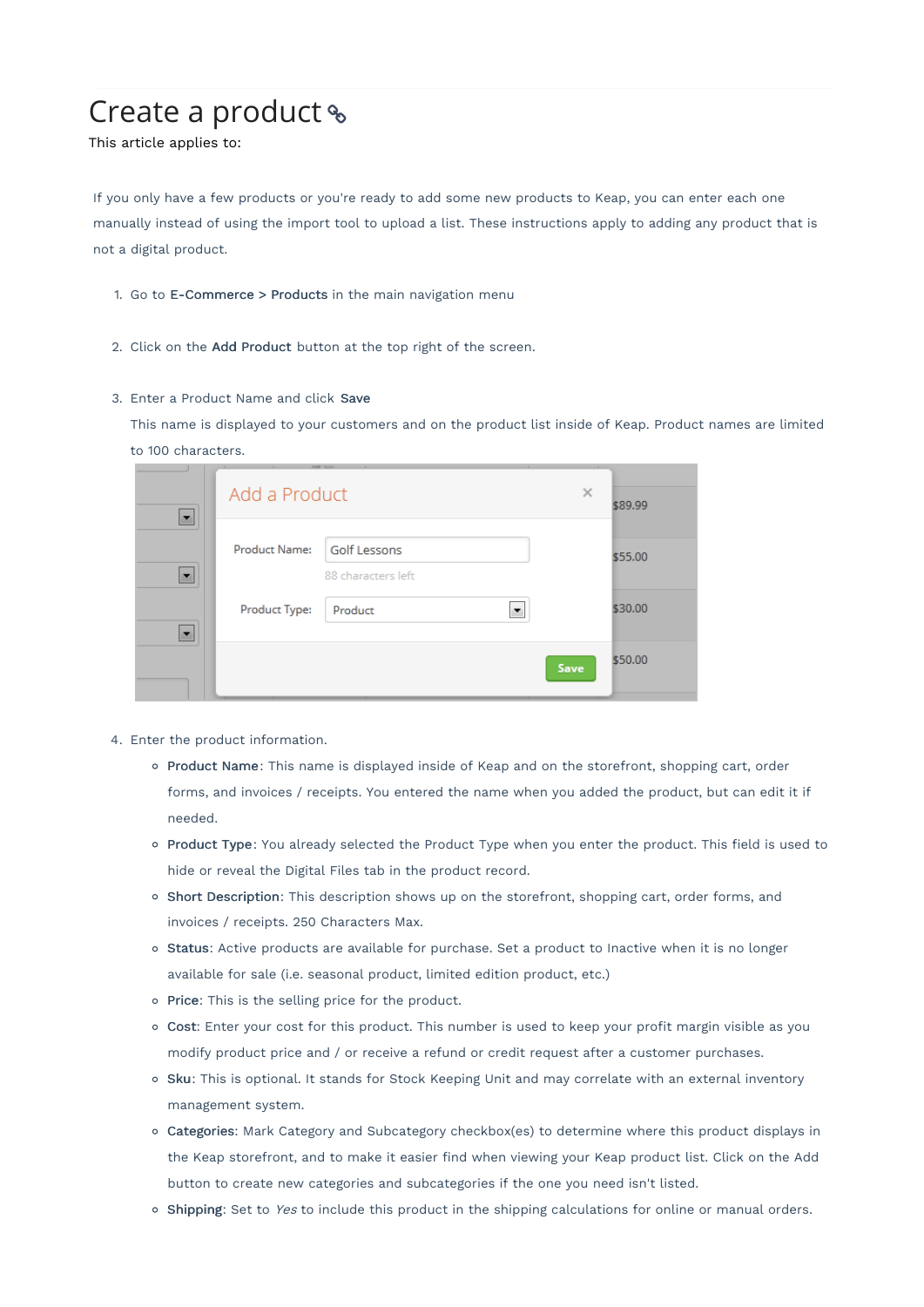- (Optional) Weight: Enter the weight to be used for weight-based shipping calculations. Note: The default unit is Pound. Go to E-Commerce > Settings > Orders > and scroll down to the Fulfillmentsection to change this to Ounce, Kilogram, or Gram.
- o Taxable: Set to Yes and designate the sales tax(es) that apply to this product: Country, State, and/or City. Note: The default sales tax applies in the shopping cart and on order forms, but users can override the defaults when creating a manual order.
- 5. (Optional) Click on the Edit button to add cart options, and then click Save to apply the update(s).

| Shipping: No  |      | v                       |  |
|---------------|------|-------------------------|--|
| Weight:       | 0.0  |                         |  |
| Taxable:      | No   | $\overline{\mathbf{v}}$ |  |
| Cart Options: | Edit |                         |  |
|               |      |                         |  |
|               |      |                         |  |
|               |      |                         |  |

- Is hidden in cart: Mark this checkbox if you are using the Keap storefront to sell most products, but want to sell this product some other way (i.e. manual order, order form, a different website). The product is still active, but it won't display in the storefront.
- o Top HTML / Bottom HTML (FOR LEGACY SHOPPING CART THEMES ONLY) : These fields show up on the shopping cart summary page only when a customer chooses to purchase this particular product. It is a great way to add product-specific details or reminders on the checkout page. Click on Edit to use the Keap WYSIWYG editor or click on Source to paste in HTML code created outside of Keap.
- 6. (Optional) Long Description: This is a long description that is only displayed in the Keap storefront.

|                                                                                                                                                                           | <b>Filter Cleaner</b>                                                                                                                                                                                                                                                 |
|---------------------------------------------------------------------------------------------------------------------------------------------------------------------------|-----------------------------------------------------------------------------------------------------------------------------------------------------------------------------------------------------------------------------------------------------------------------|
|                                                                                                                                                                           | \$18.99<br>Quantity 1<br>Add to Cart                                                                                                                                                                                                                                  |
| granular<br>ilter clean<br><b>Distances In circle &amp; MP</b>                                                                                                            |                                                                                                                                                                                                                                                                       |
| Product Description                                                                                                                                                       |                                                                                                                                                                                                                                                                       |
| deposits and dirt and debris.<br>. Removes metals, dirt and scale from filter<br>· Keeps filter working at optimum performance<br>· Cleans sand, DE and cartridge filters | A powerful cleaning agent for removing scale, rust and deposits from D.E., cartridge and sand filters. It also removes dirt and<br>debris that build up in the filter - without damaging the filter equipment. Dual action formula designed to remove scale/clarifier |
| · Spray or soak application<br>· Fresh citrus scent                                                                                                                       |                                                                                                                                                                                                                                                                       |